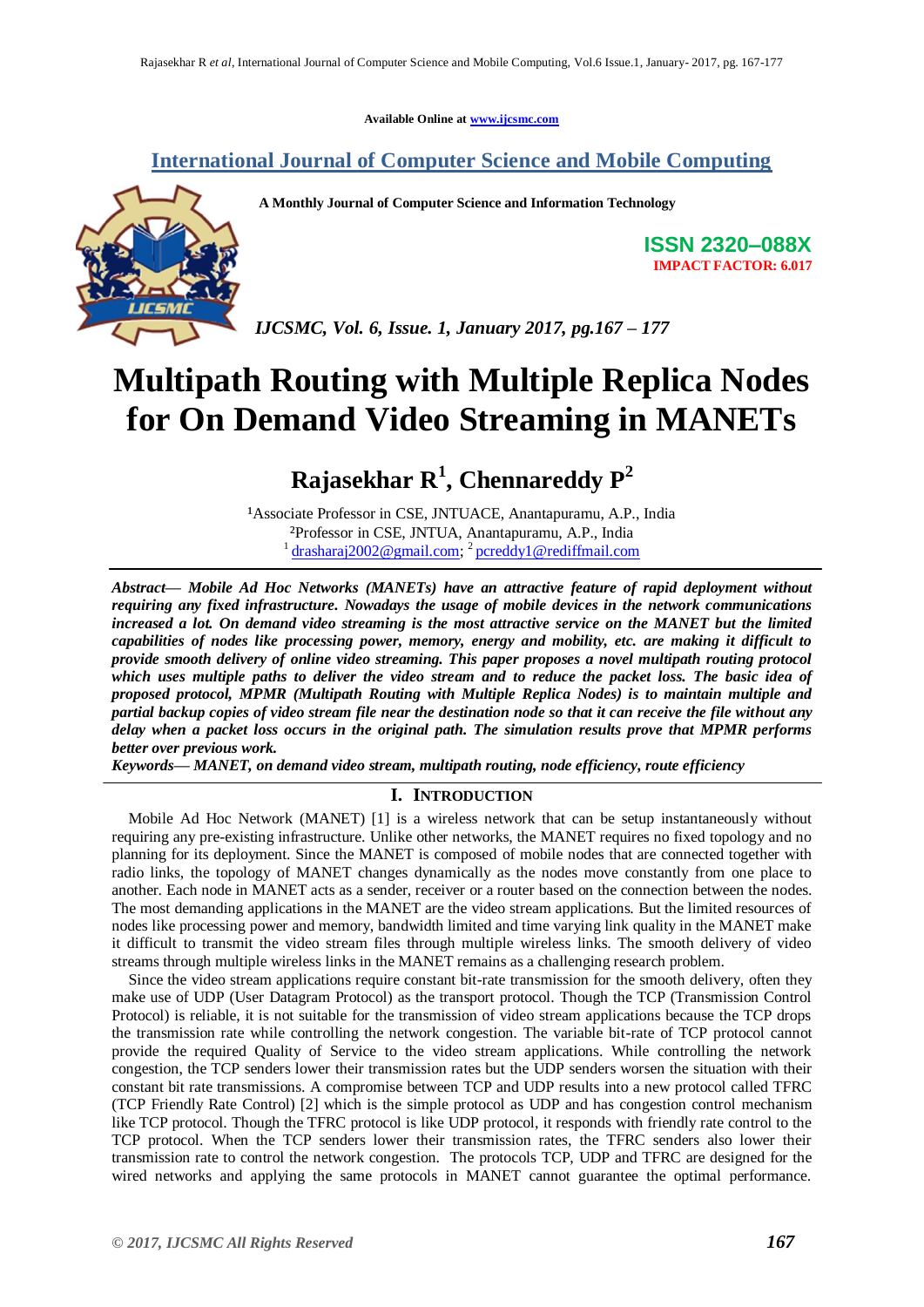Moreover, when a packet is lost, the TCP and TFRC drop the transmission rate assuming that the network congestion is occurred. But in MANET, a packet can be lost due to several reasons like link failures, node failures, and packet collisions, etc. For the smooth delivery of video stream in MANET, a routing protocol must assist the TFRC protocol in controlling the network congestion. Frequent link failures and nodes displacements in the routing path are the major reasons of packet loss. When the routing protocol handles both the link failures and node mobility while routing the video stream packets, the TFRC is prevented from applying congestion control algorithm unnecessarily which in turn saves the time and provides smooth delivery of video stream without delay. Moreover, as mentioned in [3], multipath routing protocols provide better performance over single path routing protocols in MANET.

This paper proposes a novel routing protocol that uses multiple paths between the source and destination nodes and maintain multiple replica nodes which hold the backup video streams to provide the smooth delivery of video stream without delay. The simulation analysis of proposed routing protocol reveals the improved performance of real time online streaming applications in MANET.

The remainder of the paper is organized as follows: section 2 describes the related literature work and the design of proposed routing protocol is presented in section 3. The simulation results are discussed in section 4 and finally section 5 concludes the paper.

#### **II. LITERATURE SURVEY**

The smooth delivery of video stream can be provided by the traditional transport protocol UDP in MANET. To control the network congestion, the TCP senders lower their transmission rates but the UDP senders proceed with their constant bit rate transmissions. The network congestion becomes worst with these UDP senders. An alternative version of UDP protocol, called TFRC (TCP Friendly Rate Control) transport protocol responds to the network congestion scenario as other TCP senders. To guarantee the smooth delivery of video streams in the MANET, the TFRC transport protocol requires the assistance of underlying network layer routing protocol to control the packet loss. As the link failures and nodes displacements in the routing path are the reasons of packet loss, the routing protocol must be able to control the packet loss to the extent possible. As the multipath routing protocols are most robust and stable than single path routing protocols in the MANET, this section presents the most related previous work which motivates the proposed work in this paper.

NDMP-AODV [4] is the node disjoint multipath version of AODV protocol in MANET. The source node maintains two paths to the destination. The primary path is used for the data transmission and the backup path will be used when the primary path fails. While the backup path is in usage, the source node finds alternate path to be used when the backup path fails. This protocol minimizes the transmission delay as there is always a backup path is maintained to avoid route discovery process in case of primary path fails. This routing protocol is very much helpful for the delay sensitive applications like online video streaming applications in the MANET.

In [5], ESAR (Energy Saving Ad hoc Routing) protocol is proposed which makes use of multiple energy efficient routing paths between source and destination. The highest energy efficient routing path is selected for data transmission and also backup routes are maintained. When the routing path fails, the backup path is selected immediately to prevent the delay in transmission. Highly sustainable paths are used to guarantee the smooth delivery of video streams in the MANET. Another work [6] also uses energy efficient routing protocol along with node mobility management feature. The multipath routing protocol specific to MPEG-2 video transmission is proposed in [7] which uses three different paths between source and destination nodes. The traditional DSR routing protocol is optimized with multipath and multimedia transmissions in [8,9]. Priority based multiple paths are used in [10] for the delay-sensitive applications like online video streaming.

Our previous work [11] proposes EMRP\_R (Efficient Multipath Routing Protocol with Replication) for ondemand video streaming in MANETs. The source node finds the multiple paths to the destination and selects the most efficient route. The route efficiency is calculated based on the forecasting of energy, stability and traffic load. An improved version of EMRP\_R is presented in [12] which addresses the replica management which lacks in EMRP\_R. The group based replica relocation scheme is presented in our previous work [12].

#### **III. MULTIPATH ROUTING WITH MULTIPLE REPLICA NODES**

The formulation of proposed routing protocol, Multipath Routing with Multiple Replica Nodes (MPMR) is inspired from our previous work [11,12] which makes use of forecasting of energy, stability and traffic load of the nodes in the route between source and destination nodes.

The source node initiates the route discovery process by broadcasting the route request packet. In our model, it is assumed that only the destination node is allowed to respond to the route request packet. Though the intermediate nodes have the path to reach the destination node, they are not permitted to give reply to the route request packet. This assumption is considered to guarantee the node disjoint multiple paths between source and destination and also to enable the destination node to calculate the routing path efficiency.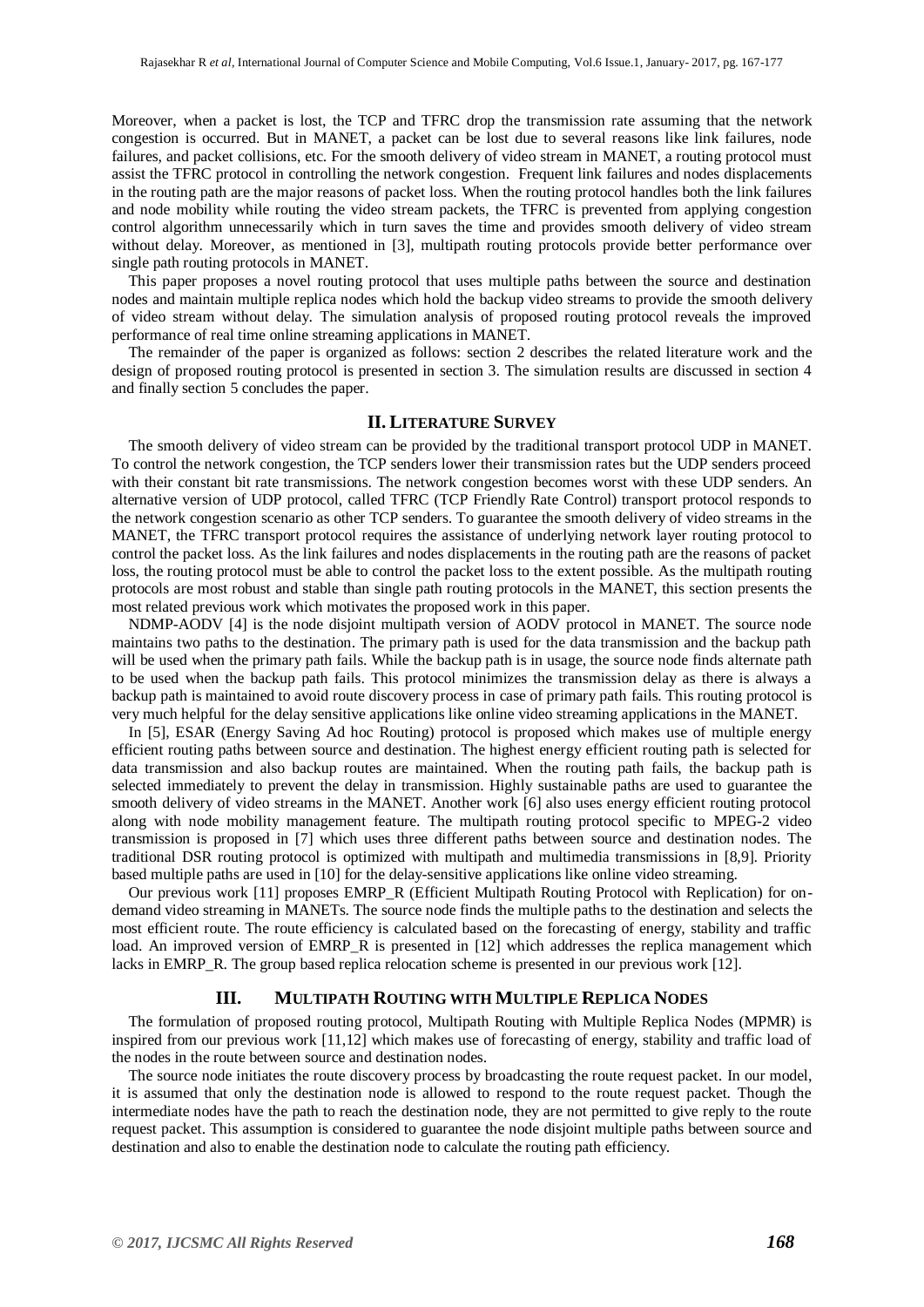It is also assumed that the destination node can reply multiple route request packets within predefined threshold time. The threshold time for replying multiple non-duplicate route request messages is an important parameter which can be configured based on the network environment and application requirements.

While giving the route reply message back to the source node, each node in the path including the destination node add its node-efficiency (NE) value. The route efficiency (RE) is the smallest NE value in the route. Once the source node receives multiple routes with different RE values, it selects the route with highest RE value for data transmission. Once data transmission starts, the destination node divide its transmission range into four quadrants and locates one replica node in each quadrant as shown in figure 1. The destination then sends the location information of four replica nodes to the sender so that the sender can transmit backup data to them. The source node divides the video stream file into four parts and transmits them to the four replica nodes. The first replica node in the first quadrant stores the first part of file, and so on. While receiving the video stream from the source node if any failure occurs, then the destination node approaches the corresponding replica node to continue the video stream transmission. For instance, if node or link failure occurs in the data transmission path while receiving second part, then the destination node contacts the second replica node in the second quadrant to receive the backup second part of file. Upon completing the reception of second part, remaining replica nodes transmit their backup copies to the destination node.



Figure 1 Multipath Routing with Multiple Replica Nodes Scheme

#### *A. Node Efficiency Estimation:*

The proposed method uses an important metric of node efficiency to select the best routing path for video stream transmission.

The node efficiency of node n,  $NE(n)$ , is calculated by forecasting three parameter values: Energy Forecast (EF), Stability Forecast (SF) and Traffic Loa Forecast (TLF) as shown in equation 1.

$$
NE(n) = a * EF(n) + b * SF(n) + c * TLF(n)
$$
\n(1)

where a, b and c are the weighted values of corresponding parameters. The values of a, b and c can be adjusted based on the network environment and application requirements such that the condition  $a + b + c = 1$ holds.

The first parameter, EF(n), estimates the energy level of the node n. Each node in the path must have minimum energy level to forward the packet towards the destination. In order to prevent the link failures and node failures, the minimum energy level is set for each node. The nodes having energy levels above the minimum threshold value are selected for data transmission in the path.

The next parameter SF(n) is based on the node movement speed and direction. The route is considered stable when the nodes in the path move with minimum or no speed and do not go beyond the path reachability. Finally the third parameter, TLF(n), indicates the traffic load of node n. The probability of successful delivery of packets is directly proportional to the traffic load.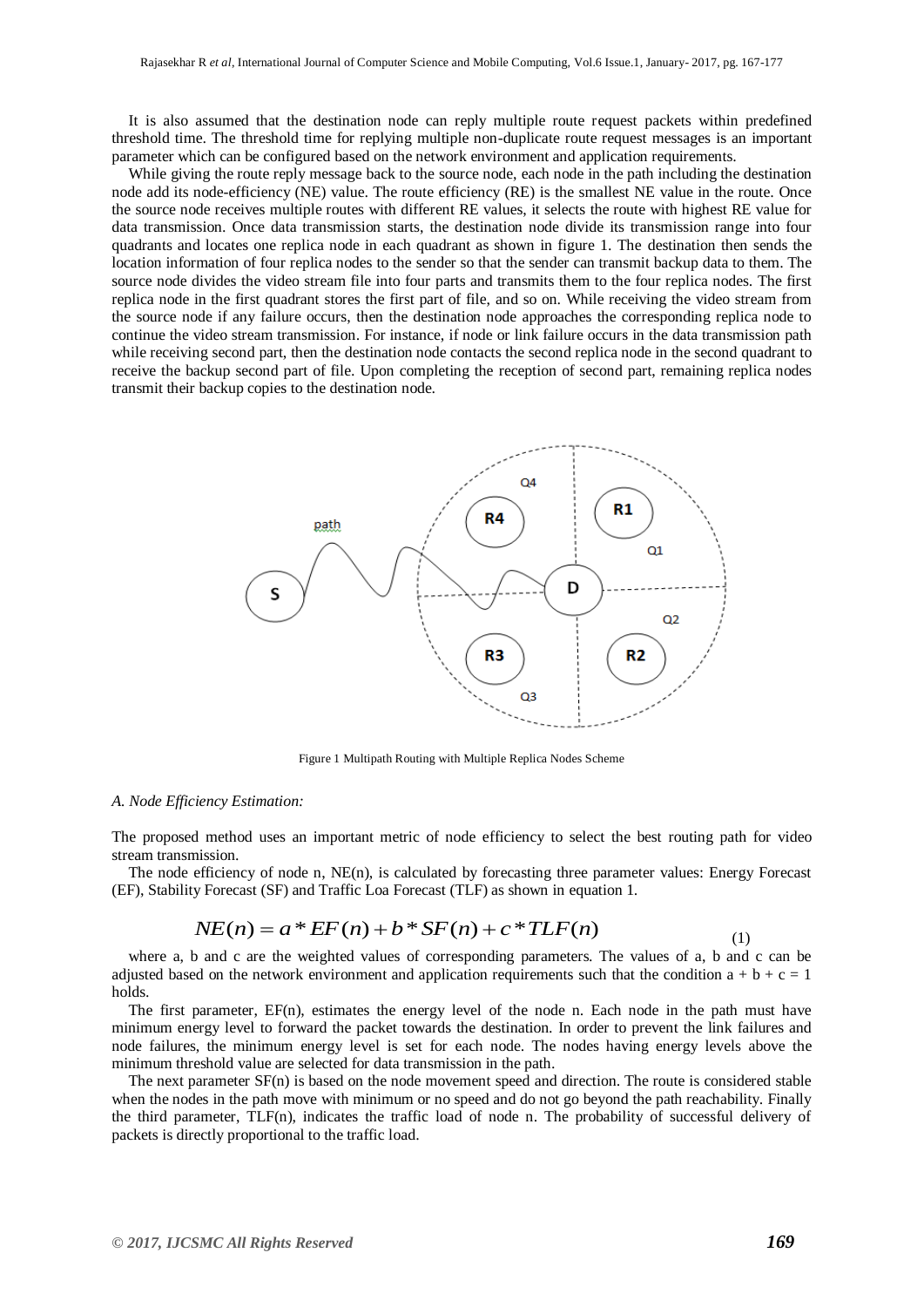1) *Energy Forecasting of a Node:* The energy level of a node depends on the available energy (EA) of node. The EA is calculated as shown in equation 2.

$$
EA(n) = IE(n) - CE(n)
$$
\n<sup>(2)</sup>

Where IE(n) is the initial energy level of node n and CE(n) is the consumed energy of node n. CE(n) is total amount of energy consumed on sending and receiving the packets.

$$
CE(n) = E_{TX}(n) + E_{RX}(n)
$$

$$
(3)
$$

(4)

The available energy of node n, EA(n) is used to estimate the node sustainability in near future for routing process. The forecasting is done by taking the weighted moving average of node energy levels in three consecutive time slots: t, t-1 and t-2 respectively as shown in equation 4.

$$
EF(n)_{t} = 0.5 * EA(n)_{t} + 0.3 * EA(n)_{t-1} + 0.2 * EA(n)_{t-2}
$$

The forecasted value of energy is normalized to 1 as shown in equation 5.

$$
EF(n) = \iint \frac{EF(n)_t}{RTT} \ge 6
$$
  
=  $\frac{6 * RTT}{EF(n)_t}$  otherwise (5)

where RTT is the round trip time of the route in which node n is the intermediate node or destination node. *2) Node Stability Forecasting:* The node mobility often causes the link failures and thus packet loss in the data transmission path. To be more stable, the routing path must include all nodes with less or no movement. In our model, we forecast the node stability by considering the node average displacement in three different consecutive time slots: t, t-1 and t-2 respectively as shown in equation 6.

$$
SF(n)_t = 0.5 * D_t(n) + 0.3 * D_{t-1} * (n) + 0.2 * D_{t-2}(n)
$$
\n
$$
(6)
$$

Where  $Df(n)$  is the distance covered by node n from position Pt-1(xt-1,yt-1) to the position Pt(xt,yt) which is calculated as shown in equation 7.

$$
D_{t}(n) = \sqrt{(x(n)_{t} - x(n)_{t-1})^{2} + (y(n)_{t} - y(n)_{t-1})^{2}}
$$
\n(7)

The stability forecast value is normalized to 1 as given in equation 8.

$$
SF(n) = 1if \frac{TR(n)}{SF(n)} \ge 6
$$
  
= 
$$
\frac{6 * SF(n)}{TR(n)} \text{ otherwise}
$$
 (8)

where  $TR(n)$  is the transmission range of node n.

3) *Traffic Load Forecasting of a Node:* When the traffic load is high, the probability of packet loss is also more. Also the node spends more energy on forwarding the packets. To be reliable, the routing path must contain the nodes with minimum traffic load. The estimation of node's traffic load is done using normalized value of routing buffer length at three different consecutive time slots: t, t-1 and t-2 respectively as shown in equation 9.

$$
TLF(n) = 0.5 * NTL(n)t + 0.3 * NTL(n)t-1 + 0.2 * NTL(n)t-2
$$
\n(9)

where NTL $(n)$ <sub>t</sub> is the normalized traffic load of node n at time t and it is computed as given in equation 10.

$$
NTL(n)t = 1,
$$
 If routine buffer is full  
= 
$$
\frac{Q_{\text{max}}}{Q_{\text{capacity}}}
$$
 otherwise (10)

where Qmax is the maximum queue length at time t, and Qcapacity is the capacity of queue. *B. Route Efficiency Estimation:*

Once the node efficiency of all nodes n,  $NE(n)$ , is estimated as in equation 1, the routing path efficiency is calculated as the smallest value of NE(n) in the path as shown in equation 11.

$$
RE(p) = min\{NE(sourcenode) + NE(int\,enediateno del) + .... + NE(destinationnode)\}
$$
\n(11)

where  $RE(p)$  is the routing efficiency of path p.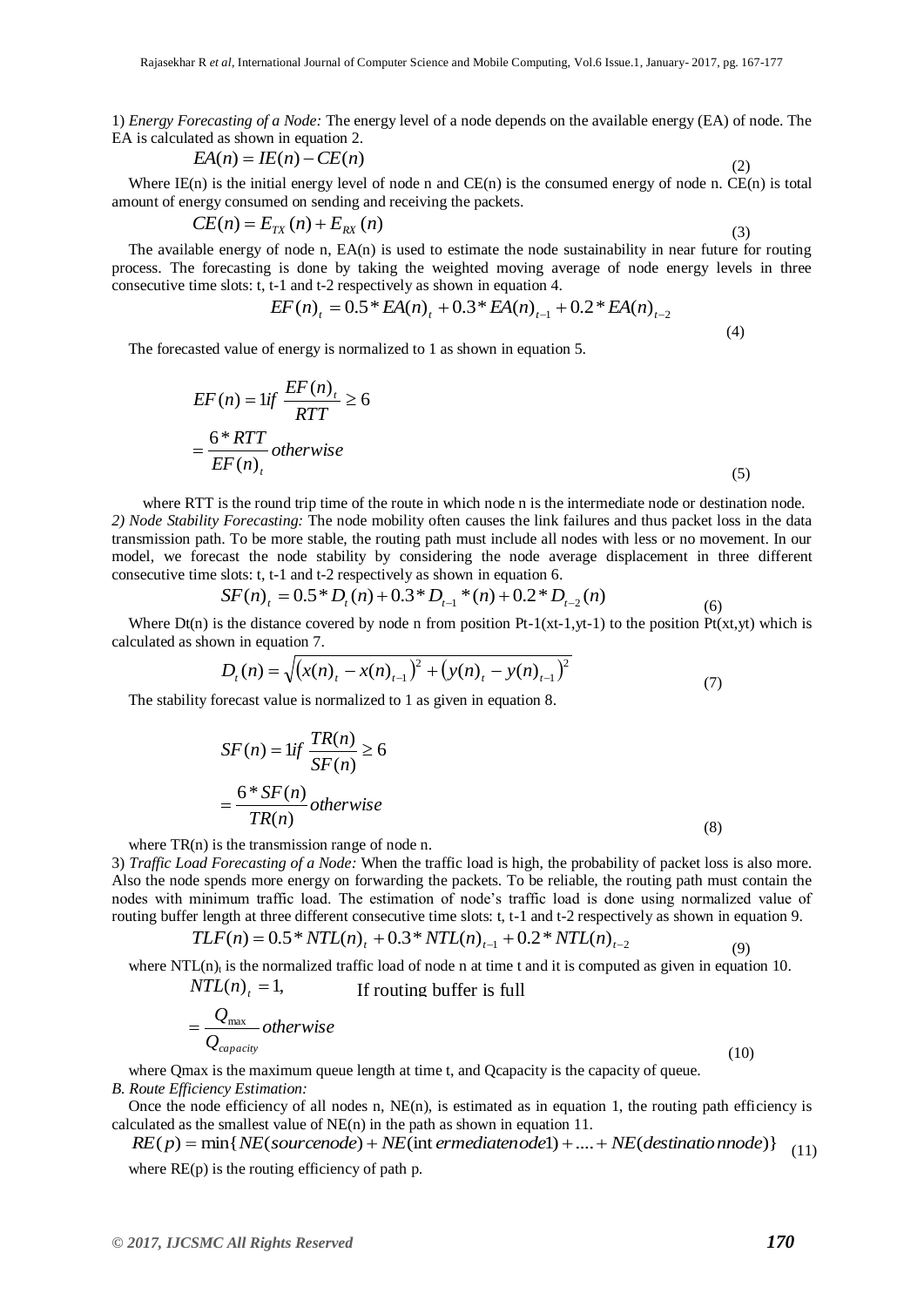The source node selects the path p only when  $RE(p) > \omega$ , where  $\omega$  is the threshold value.

Among the multiple routing paths, the source node selects the best routing path for the data transmission which has highest RE(p) value.

Once the data transmission starts, the destination node divides its transmission range into four quadrants and finds the four replica nodes  $R1(n)$ ,  $R2(n)$ ,  $R3(n)$  and  $R4(n)$  such that  $R1(n)$  is the replica node selected in the first quadrant and so on. If there are multiple nodes in a quadrant, the destination node selects the replica node based on NE(n) value as shown in equation 1. The destination node receives the NE(n) values from all the nodes in a quadrant, and selects the node with highest NE(n) value as the replica node to hold the backup copy of video stream file corresponding to that quadrant. The destination sends the information of all replica nodes locations (xR1,yR1), (xR2,yR2), (xR3, yR3) and (xR4, yR4) where (xR1, yR1) is the location of replica node R1 in the first quadrant. The source node then divides the video file into four parts and transmits them to the corresponding replica nodes. The replica node R1 holds the first part of file and so on. When a failure occurs during the reception of a part of file in the path, the destination node approaches the corresponding replica node to receive the file. This reduces the delay in transmission and provides smooth delivery of online video streaming on the devices of MANET.

#### *C. MPMR Algorithm:*

*Step 1*: Destination Node D requests online video stream transmission from the Source node S.

*Step 2:* Source node S discovers multiple paths to the Destination node D and selects the best path for data transmission.

*Step 3:* The destination node D sends the locations of four replica nodes R1, R2, R3 and R4 to the source node S. (Replica nodes are identified from the four quadrant areas of node D).

*Step 4:* The video file to be transmitted is divided into four segments and the source node transmits them to the corresponding replica nodes.

*Step 5:* When the data transmission path fails due to link failure or node failure, the destination node D receives the backup copy of the file from the replica nodes. (Based on the part of file receiving at the time of failure, the destination node D contacts the corresponding replica node).

## **IV. SIMULATION ANALYSIS**

The performance analysis of proposed routing protocol MPMR is performed using the network simulator NS2 [13]. The simulation results of MPMR protocol are compared with our previous work EMRP R [11] and GBRR [12]. The simulation results reveal that the MPMR performs better than EMRP\_R and GBRR because of maintaining multiple replica nodes to hold the backup copies of video file. The simulation topology considered for the performance analysis is shown in Figure 2. Also the simulation parameters setup is shown in the Table 1.

| <b>Parameter</b>           | <b>Value</b>                              |  |  |
|----------------------------|-------------------------------------------|--|--|
| Simulator                  | NS2                                       |  |  |
| <b>Simulation Time</b>     | $600$ sec                                 |  |  |
| <b>Terrain Dimensions</b>  | 1000 X 1000 meters                        |  |  |
| Number of Nodes            | 30                                        |  |  |
| <b>Transport Protocol</b>  | <b>TFRC</b>                               |  |  |
| <b>Routing Protocol</b>    | MPMR, EMRP_R and GBRR                     |  |  |
| <b>Mobility Model</b>      | Random way-point                          |  |  |
| Pause Time                 | $0$ to 250 sec                            |  |  |
| Video                      | One segment of the India's Biggest Motion |  |  |
|                            | Picture Kabali                            |  |  |
| Video Codec                | <b>H.264SVC</b>                           |  |  |
| Number of Primary Routes   | 01                                        |  |  |
| Number of Secondary Routes | 04 (Each route to one replica node)       |  |  |

|  |  | TABLE 1: SIMULATION PARAMETERS SETUF |  |
|--|--|--------------------------------------|--|
|--|--|--------------------------------------|--|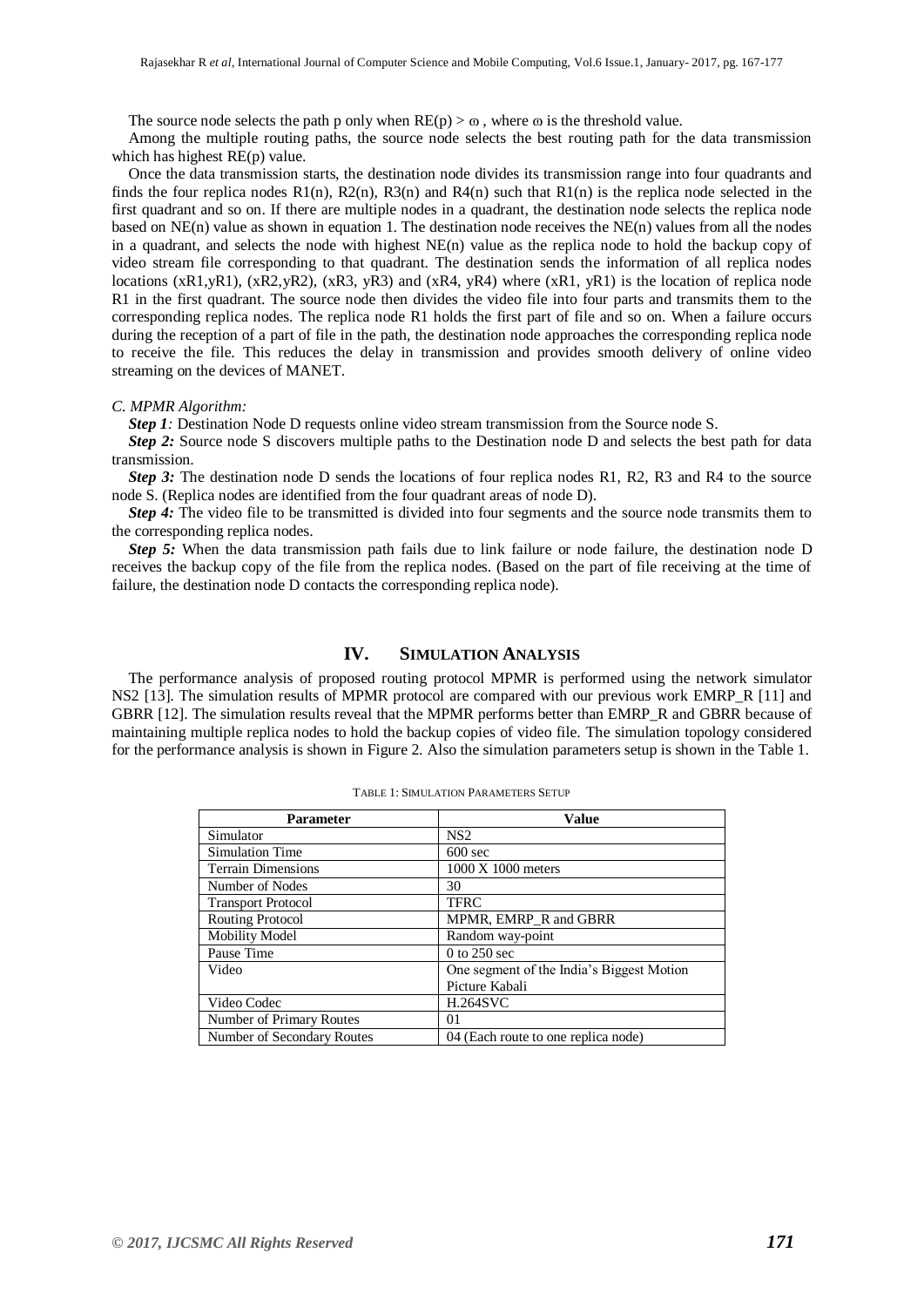

Figure 2 Random Distribution of 30 nodes in MANET

Fig 3a and Fig 3b show the impact of node speed on the packet delivery ration. It is observed that the proposed MPMR protocol performs better because it delivers more number of packets as it maintains multiple replica nodes.



**PDR Vs Speed** 

Fig 3a PDR vs Speed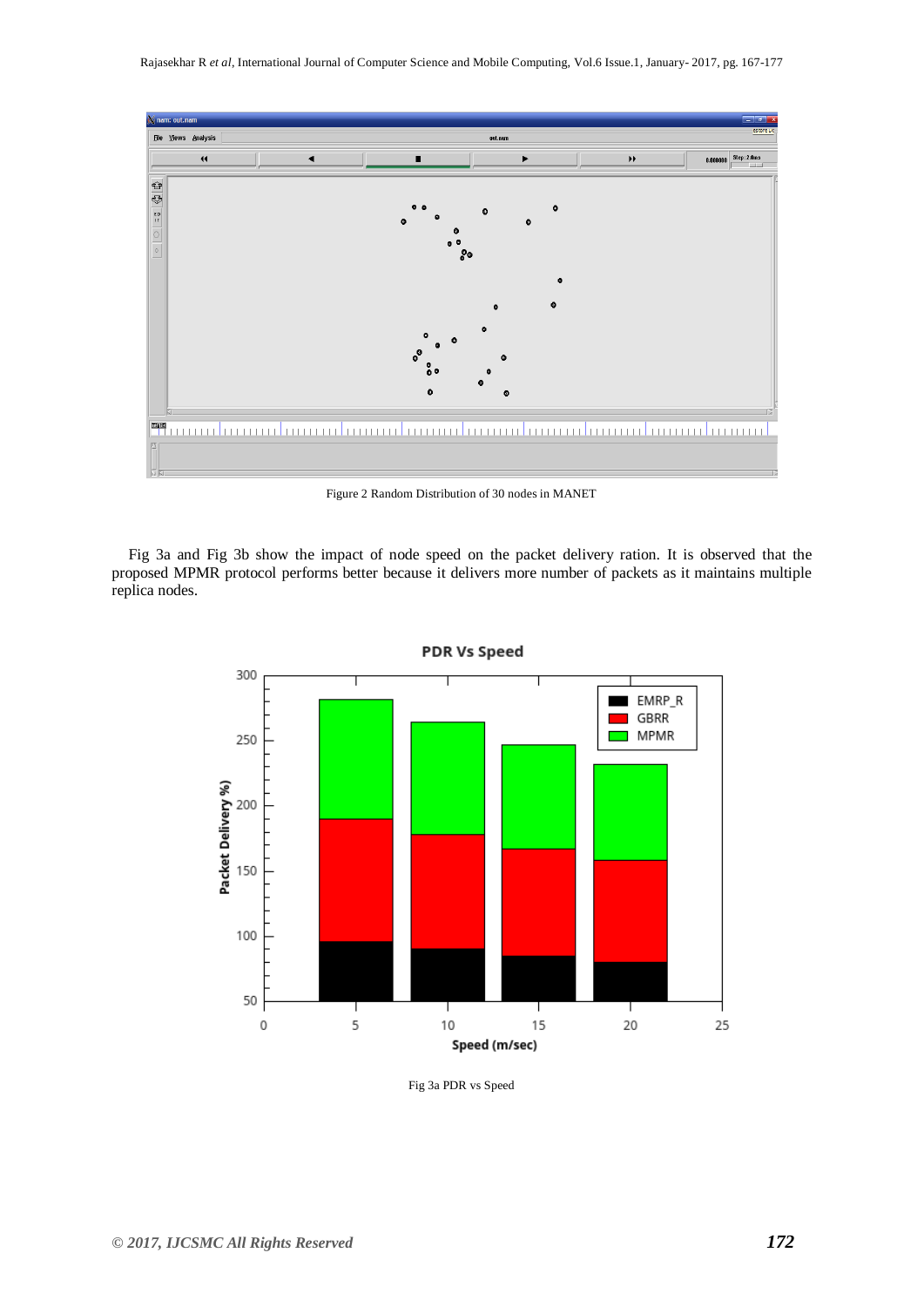

Fig 3b PDR vs Pause time

Similarly the figures 4a and 4b show the performance of proposed protocol MPMR in terms of end to end delay experienced by the destination node. Clearly, the MPMR is better in providing shortest delay compared to other methods because of multiple replica nodes. When packet loss occurs during video streaming, the destination node immediately approaches the corresponding replica node and there is no delay in relocating the replica node.



Fig 4a Transmission Delay vs Speed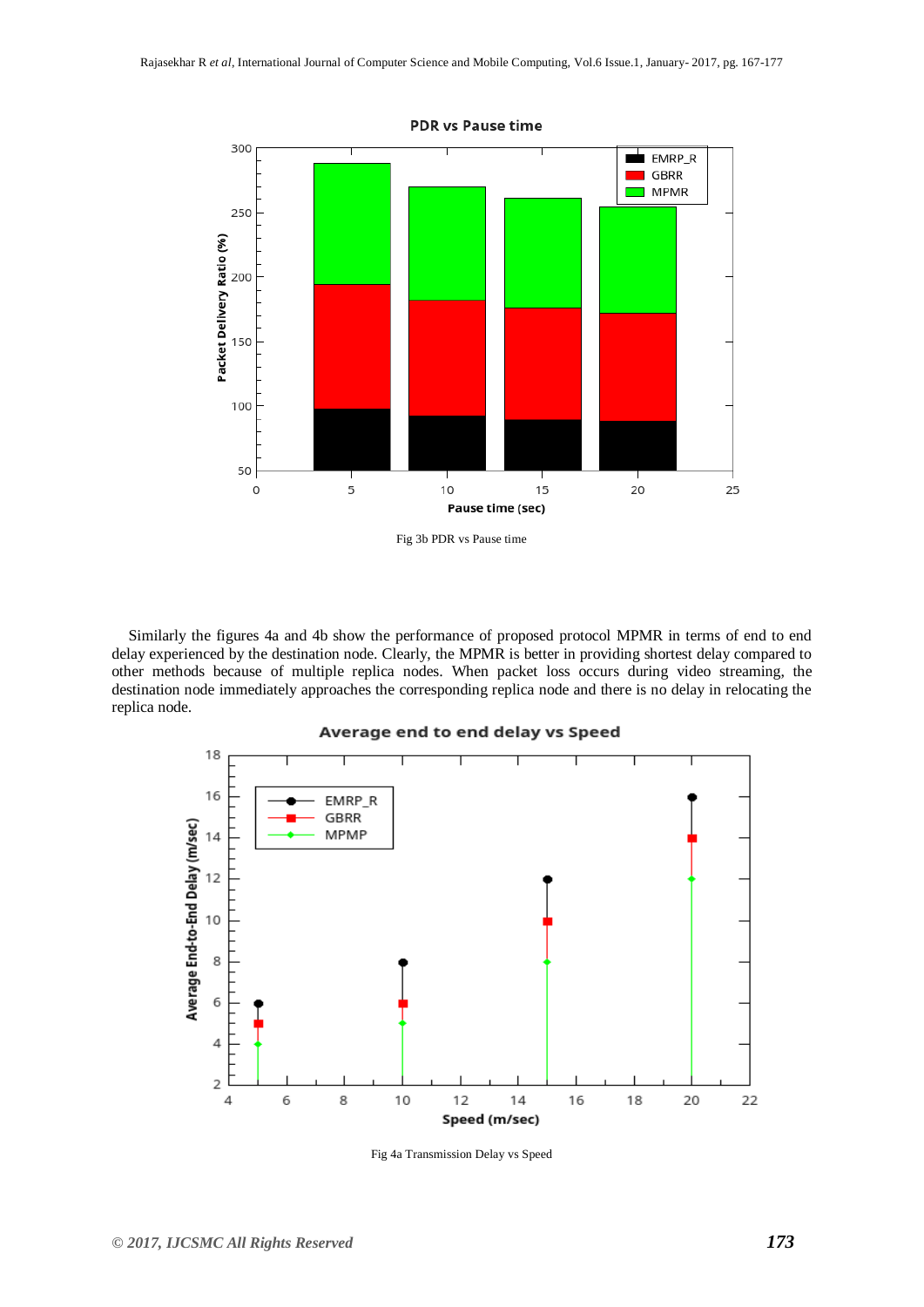

Average end to end delay vs Pause time

Fig 4b Transmission Delay vs Pause time

The throughput delivered is estimated and displayed in the figures 5a and 5b. It is observed that more throughput is achieved with proposed MPMR protocol.



**Throughput vs Speed** 

Fig 5a Throughput vs Speed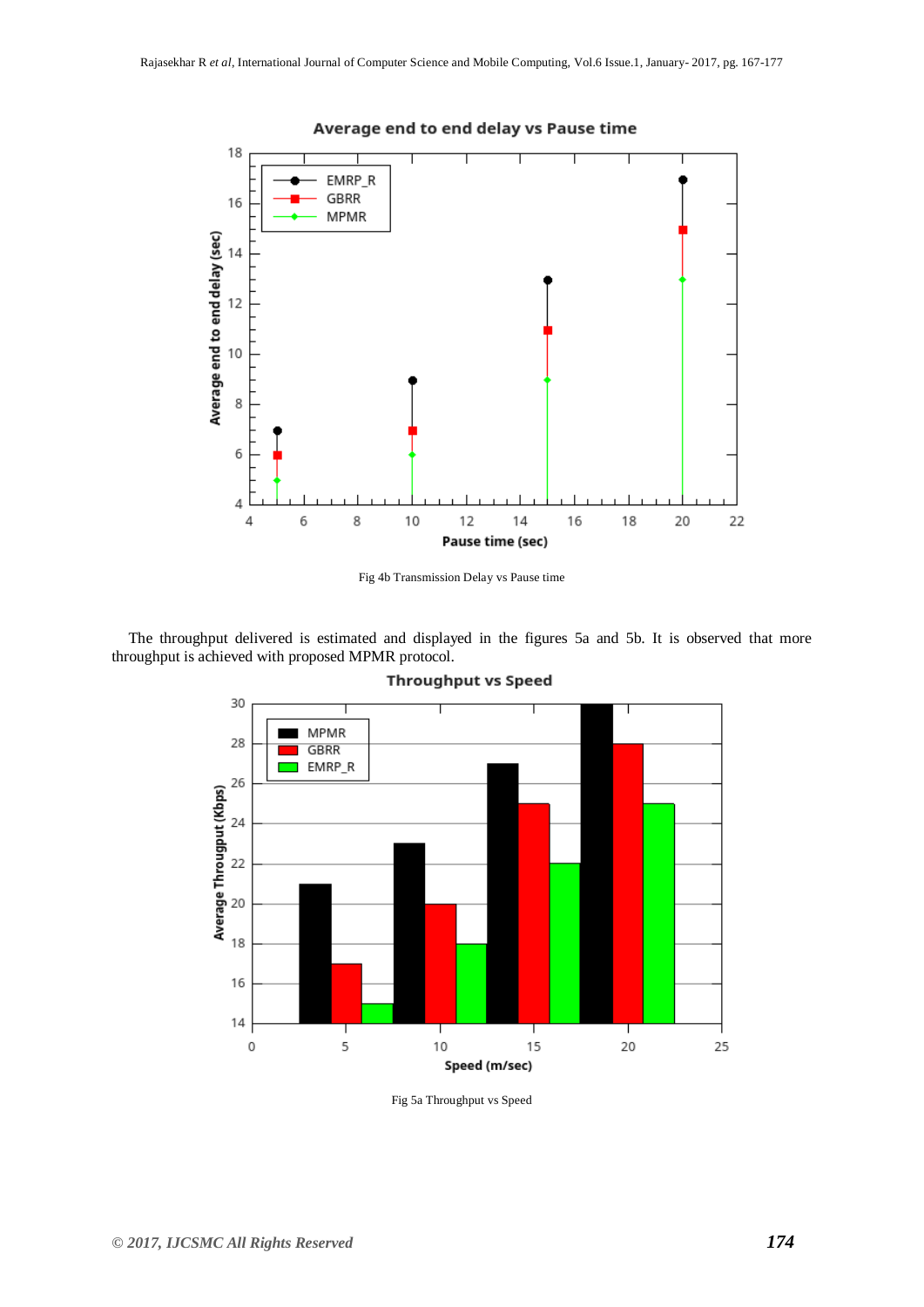

### **Throughput vs Pause time**

As the proposed routing protocol is designed specifically for online video streaming applications in MANET, we evaluate the average peak signal to noise ratio (PSNR) against the node mobility. The results in Fig6a and 6b show the superior performance of proposed method MPMR over other methods.



Fig 6a PSNR vs Speed

Fig 5b Throughput vs Pause time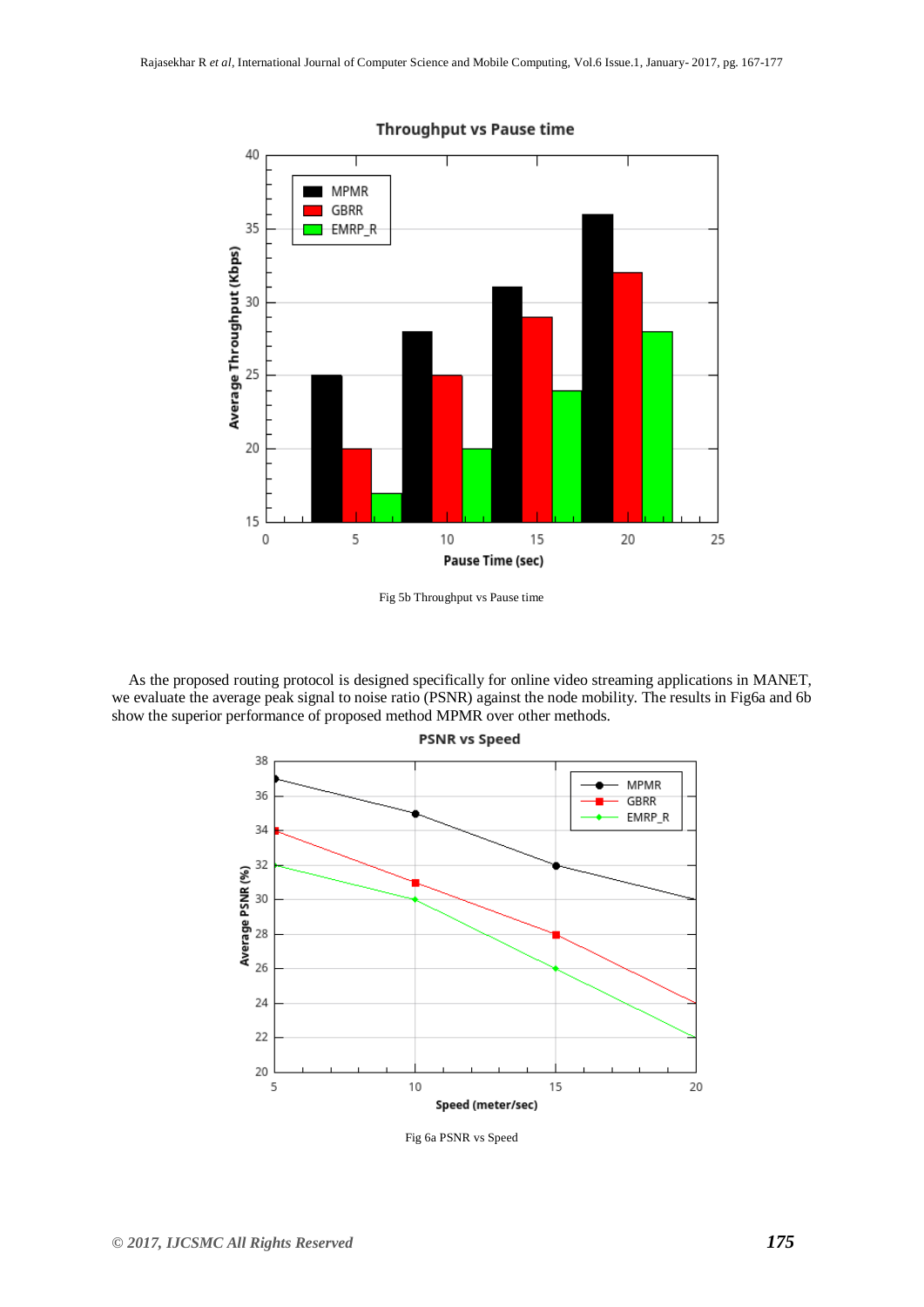

Fig 6b PSNR vs Pause time

#### **V. CONCLUSIONS**

Providing online video streaming in the MANET is a challenging task because of limitations like node processor, memory, node mobility, battery power etc. This paper proposes a novel multipath routing protocol which maintains multiple replica nodes to hold the parts of video file as backup. When the packet loss happens in the network, the destination node receives the remaining parts of video stream file from the replica nodes. As the backup copy of data is available with the destination node, the video stream can be delivered without any delay. The performance analysis of the protocol reveals the fact that it performs well over previous methods.

## **References**

[1] Hadim, S., Al-Jaroodi, J., & Mohamed, N. (2006). *Middleware issues and approaches for mobile ad hoc networks,* Proceedings of 3rd IEEE Consumer Communications Networking Conference: Vol. 1 (pp.431- 436).

[2] RajaSekhar R, P. Chenna Reddy, Raja Ashok Kumar and N Venkatramana, *Performance comparison of TCP, UDP and TFRC in static wireless environment*, Int. J. Information and Computer Security, Vol. 8, No. 2, 2016, pp.158-180.

[3] Stephen Mueller, Rose P Tsang, and DipakGhosal, *Multipath routing in mobile ad hoc networks: Issues and challenges. In Performance Tools and Applications to Networked Systems*, pp.209-234. Springer, 2004. [4] C. Lal ,V.Laxmi, M.S.Gaur, *"A Node-Disjoint Multipath Routing Method Based On Aodv Protocol For Manets",* 26th IEEE International Conference On Advanced Information Networking And Applications, 2012.

[5] Utkarsh, Mukesh Mishra And SuchismitaChinara, *ESAR: An Energy Saving Ad Hoc Routing Algorithm For MANET*, Advanced Computing (Icoac), 2012 Fourth International Conference On IEEE 2012.

[6] Smail Omar, MekkakiaZoulikha, Bernard Cousin, *Energy Efficiency In Ad Hoc Wireless Networks With Node-Disjoint Path Routing*, Systems, Signal Processing And Their Applications (WOSSPA), 2011.

[7] Frias, V.C., Delgado, G.D., Igartua, M.A., *Multipath routing with layered coded video to provide QoS for video-streaming over manets*, 14th IEEE International Conference on Networks, 2006. ICON '06, vol. 1, pp. 1–6 (2006).

[8] Monica A. Igartua, Victor .C. Frias, *Self configured multipath routing using path lifetime for video streaming services over Ad Hoc networks*, Computer Communications , pp. 1-32, 2010.

[9] S.J. Lee and M. Gerla, *Split multipath routing with maximally disjoint paths in ad hoc networks*, IEEE ICC, Helsinki, Finland, pp. 3201–3205, June 2001.